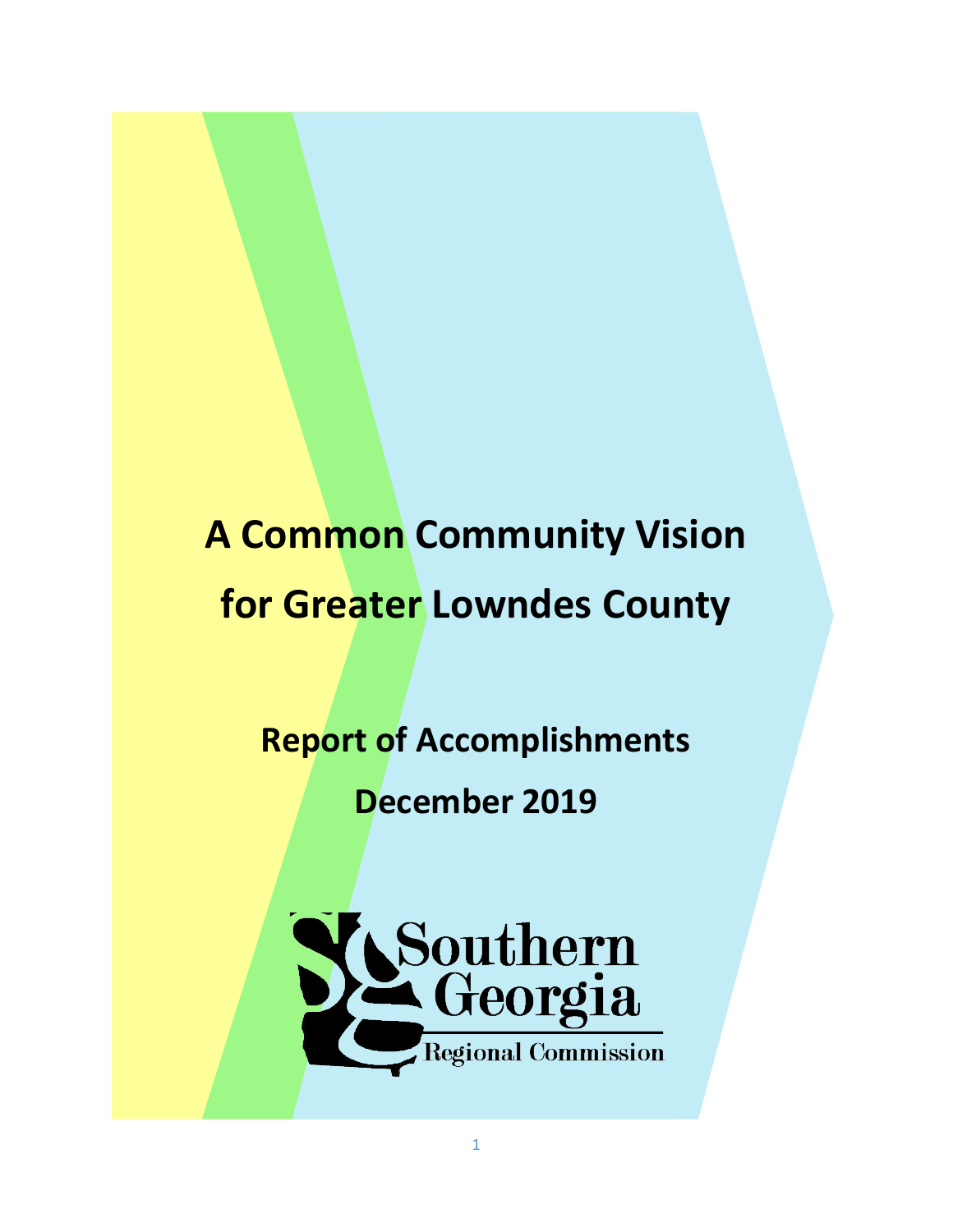# **A Common Community Vision for Greater Lowndes County**

Prepared by the Southern Georgia Regional Commission, the designated Metropolitan Planning Organization for the Valdosta Urbanized Area.

> Adopted: January 2014 Annual Report of Accomplishments: December 2019



www.sgrc.us

*The contents in this publication reflect the views of the author(s), who is (are) responsible for the facts and accuracy of the data presented herein. The opinions, findings, and conclusions in this publication are those of the author(s) and do not necessarily reflect those of the Department of Transportation, State of Georgia, the Federal Highway Administration, or the Federal Transit Administration. This publication does not constitute a standard, specification or regulation.* 

*This document is prepared in cooperation with the Georgia Department of Transportation, the Federal Highway Administration and Federal Transit Administration.*

*VLMPO fully complies with Title VI of the Civil Rights Act of 1964 and related statutes and regulations in all programs and activities. VLMPO's website (www.sgrc.us/transportation) may be translated into multiple languages. Publications and other public documents can be made available in alternative languages or formats, if requested.*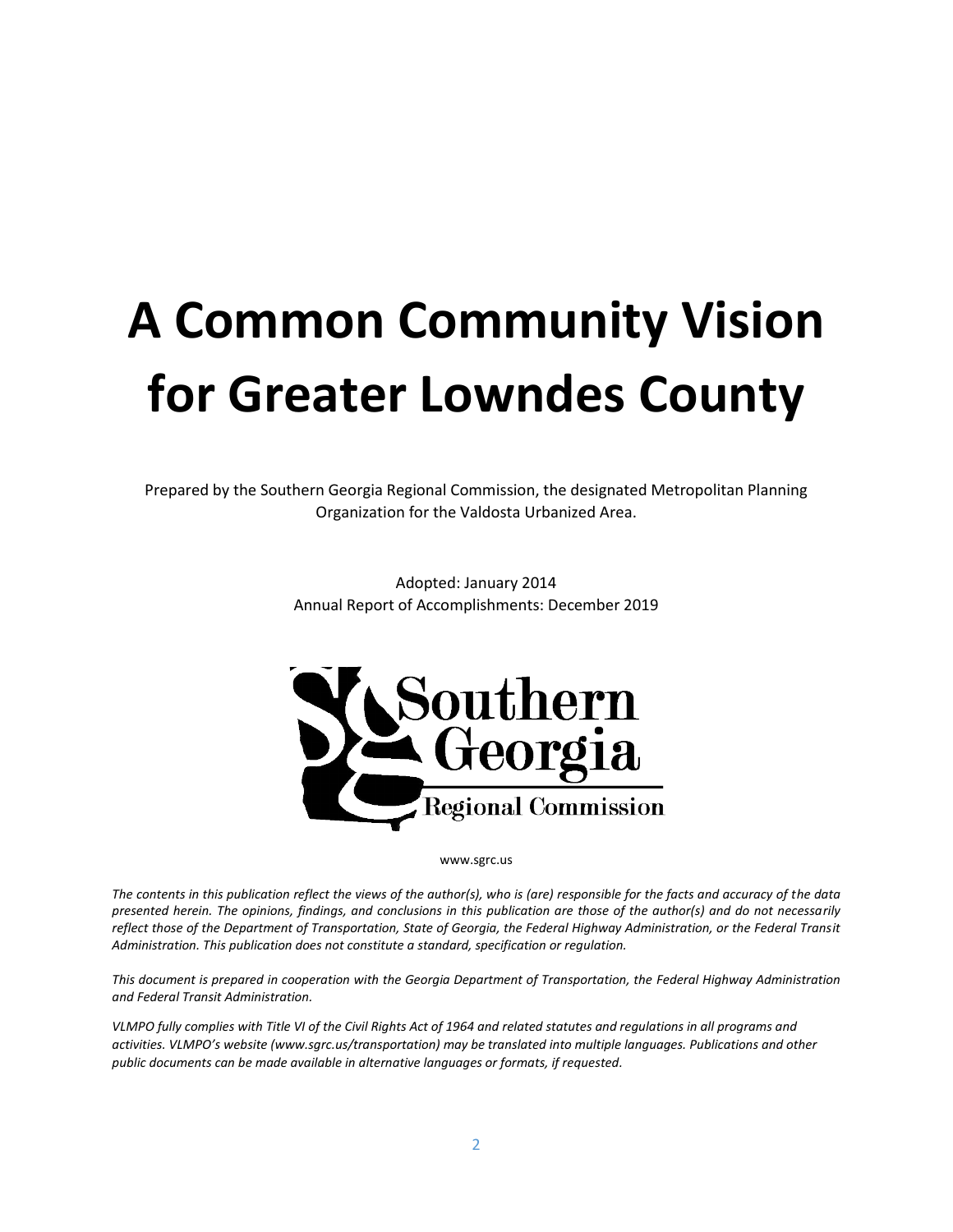#### Background and Introduction

The Valdosta-Lowndes Metropolitan Planning Organization is a federally designated regional transportation planning agency responsible for ensuring that existing and future expenditures for transportation projects and programs be based on a continuing, cooperative and comprehensive (3-C) planning process. Valdosta-Lowndes Metropolitan Planning Organization (MPO) is a transportation policy-making body made up of representatives from the local governments and transportation agencies with authority and responsibility in the metropolitan planning area.

One of the primary responsibilities of an MPO is to develop, and periodically update, a long-range transportation plan for the metropolitan area covering a planning horizon of at least twenty years that fosters (1) mobility and access for people and goods, (2) efficient system performance and preservation, and (3) good quality of life. The Valdosta-Lowndes MPO completed the required update of its long range transportation plan (LRTP), titled The 2040 Transportation Vision Plan, on September 2, 2015. The initial phases of this update process began in early 2013 with the Common Community Vision. In 2018 the VLMPO kicked off the development of the 2045 Transportation Vision Plan which continues to build on the successes of the Common Community Vision.

Prior to the initiation of the LRTP update process, it came to the attention of MPO staff that several other community-wide planning efforts would be underway during the same time period (2013 – 2016). These efforts included the update of the Greater Lowndes County Comprehensive Plan and the City of Valdosta Housing Plan update, among others. In addition, there are over 20 strategic and comprehensive plans guiding the growth and development of local governments, organizations and agencies. While these local plans cover vastly different subject material, there is a great deal of overlap in the goals, objectives and policies contained in the plans. However, no centralized effort was made to ensure coordination or consistency between the different plans, even though there are common themes and categories within them all.

Consequently, the 20-plus plans that govern the growth and development of our communities, health organizations, schools, universities, economic development agencies and many other institutions do not follow any common vision or goals. Staff and local officials felt that part of the update of the LRTP should include the review of local plans and the development of a common vision that could be utilized to unite all local planning efforts. This common vision became known as the Greater Lowndes County Common Community Vision. It involved a thorough and comprehensive review, analysis and public outreach effort to ensure the development of a current, comprehensive and coordinated vision and set of goals for the community.

By establishing a single set of goals that all local organizations may incorporate into their plans, the Common Community Vision provides a unified vision to the community. As a result, all those organizations are guided toward a common approach to local growth and development. Moving forward under these goals, all organizations work together toward the improvement of the community. These common goals also fulfill the requirements of the Georgia Department of Community Affairs (DCA) Rules for Comprehensive Planning and the eight Emphasis Areas required for local Long Range Transportation Plans by the Federal Highway Administration (FHWA).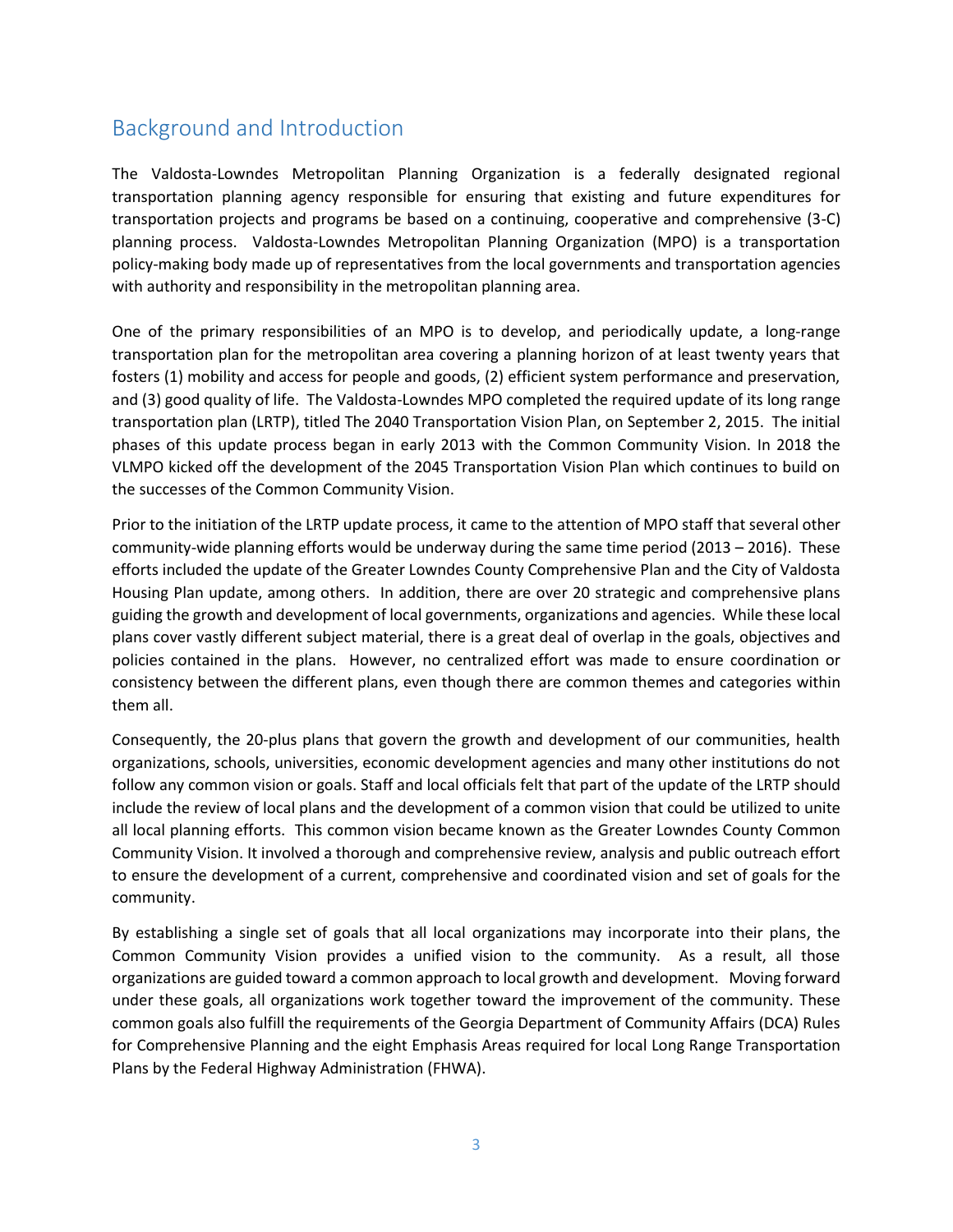#### Common Community Vision

### A resilient community where partnerships and coordination promote regional success in economic development, education, infrastructure, and a high quality of life.

The purpose of a Common Community Vision is for the local governments and agencies to implement their own mission as it relates to the Vision and aspirational goals identified here. Knowing that each organization has a different mission, it will be up to all to work collaboratively to reach the goals the community sets for itself. For instance, the Valdosta-Lowndes MPO is a transportation planning organization that can have little impact on housing policy or cultural resources. However, transportation planning can greatly influence economic development, land use and safety. Ultimately, it will be the responsibility of community and organization leaders to take their part of the Common Community Vision and implement it.

It is recommended that each local government and other local organizations review this Common Community Vision and their own plans and policies to determine how they can best work to achieve this Vision. The review should result in the organization selecting which goals it can have an impact on, and which goals it can cooperatively implement throughout the community. Local organizations and governments are encouraged to modify the language (but not the spirit or intent of the goals) and change strategies as needed in order to reach these goals and to better fit the mission of the agency as it works to implement positive changes in the community.

The Valdosta-Lowndes MPO, as a regional decision-making body that provides a forum for regional discussion of various topics, encourages the use of this Common Community Vision as a guiding document for local organizations to strive for and to achieve.

#### Annual Report of Accomplishments

This document is a one-year report of the accomplishments that have been made towards achieving the Common Community Vision. Various efforts that are already in progress to help meet our goals and Vision are highlighted here. Press releases and other news reports are used to document these efforts and can be retrieved by the reader via hyperlinks.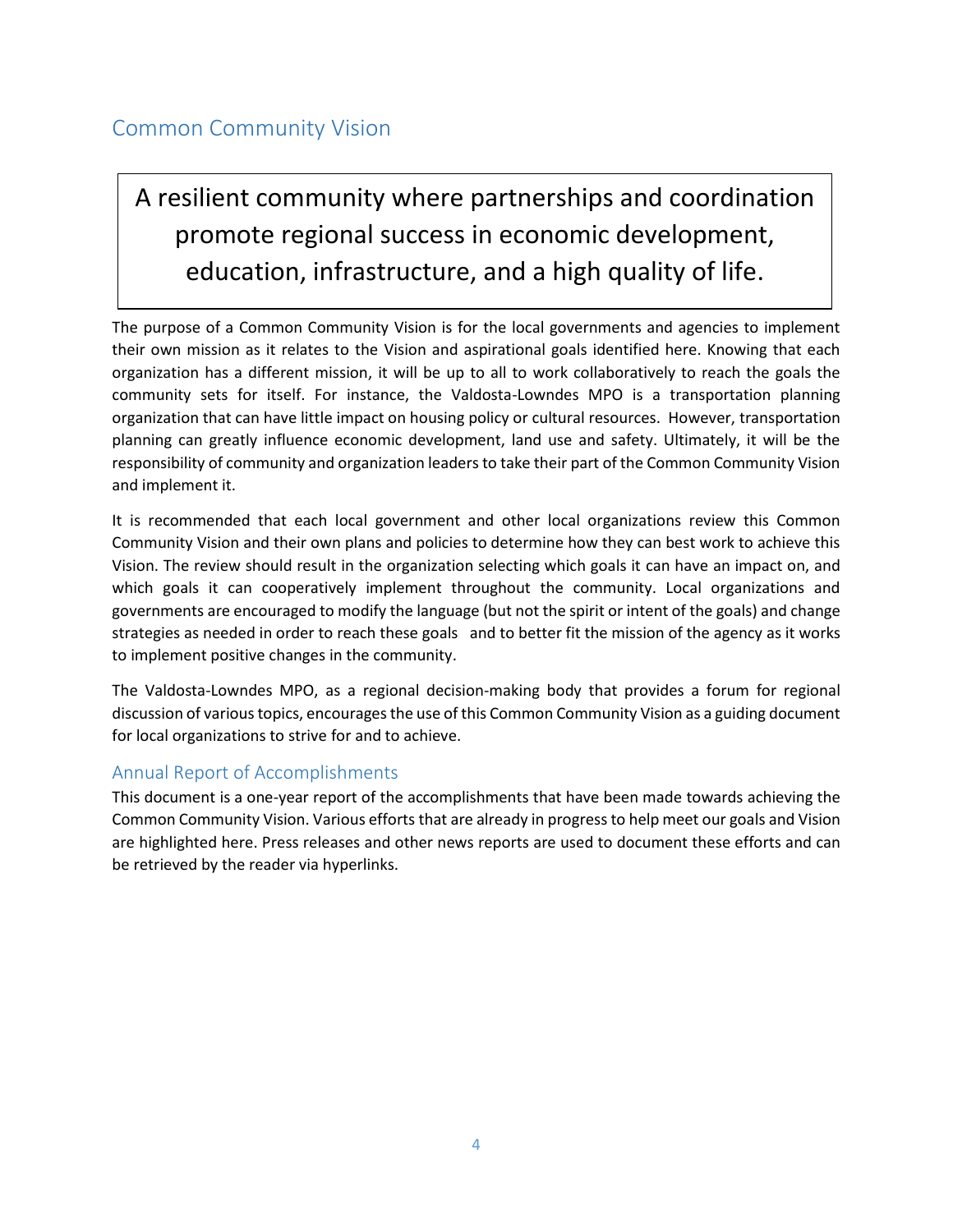#### Report of Accomplishments

- *1. Promote and support our vital regional economic engines in collaboration with public and private sector partners.*
	- The Valdosta and Lowndes County community supports the vital regional economic engines that are centered on the military, higher education, and healthcare. This past year the community support for the military was honored, higher education was recognized among the nation's best, and regional economic impact of healthcare was documented.
		- *[Dr. Lucy Green Receives AFA's New W. Parker Greene Legacy Award](https://www.airforcemag.com/article/airman-for-life-new-afa-legacy-award/)*
		- *[SGMC Provides Economic Stability, Growth](https://www.sgmc.org/sgmc-provides-economic-stability-growth/)*
		- *[VSU Ranked Among Nations Best](https://www.valdosta.edu/about/news/releases/2019/01/vsu-ranked-among-the-nations-best-by-u.s.-news-and-world-report.php)*
- *2. Provide coordinated, affordable and accessible workforce training opportunities for all that are interested in furthering their technical career skills through public and private resources and partnerships that provides for a 21st Century workforce.*
	- As the national economy continues to add jobs, so does that of Valdosta and the surrounding area. The Valdosta community is working to train the next generation of workers through unique programs and highlighting what the community does to offer younger generations.
		- [Valdosta Produces Next Gen Video Series](https://www.valdostacity.com/news/metro-17-valdosta-produces-%E2%80%98next-gen-valdosta%E2%80%99-video-series)
		- [Wiregrass Students Sign Apprenticeship Agreements with Local Industry](https://www.wiregrass.edu/about/news/wiregrass-students-sign-apprenticeship-agreements-with-local-industry)
- *3. Develop basic transportation and utility infrastructure (roads, public transit, water, sanitary and storm sewers, power, telecommunications, etc.) that promotes economic development and private sector investment.* 
	- The local governments of Lowndes County have continued to make investments in public infrastructure throughout the past year. In November 2019, local voters approved the SPLOST VIII referendum that includes significant investments in utility and other infrastructure improvements.
		- [Valdosta Expects to Focus over Half of SPLOST VIII on Utilities](https://www.walb.com/2019/07/24/valdosta-expects-focus-over-half-splost-viii-utilities/)
		- [Lowndes County Residents Respond to New Law for County Roads](https://www.walb.com/2019/10/28/lowndes-residents-respond-new-law-county-roads/)
- *4. Support communitywide partnerships that encourage entrepreneurship and small business development for positive economic growth and self-sufficiency.*
	- Several institutions in Valdosta are ensuring that the business leaders of tomorrow have the help they need as entrepreneurs just starting their businesses. From leadership training to job shadowing, resources are available in the community to help entrepreneurs succeed.
		- [Community Xccelerator Prepares for Launch](file:///C:/Users/chull/AppData/Local/Microsoft/Windows/INetCache/Content.Outlook/NDM3NNOT/Community%20https:/www.valdostadailytimes.com/news/local_news/community-xccelerator-prepares-for-launch/article_6b6d23a2-9d10-5f6a-b656-59abecd0f892.html)
		- [VSU Career Opportunities Hosts Groundhog Shadow Day](https://www.valdosta.edu/about/news/releases/2019/02/vsu-career-opportunities-hosts-groundhog-shadow-day.php)
		- [UGA SBDC at VSU presents Six Week Guardian Bank Entrepreneurship Academy](https://www.valdosta.edu/about/news/releases/2019/02/uga-sbdc-at-vsu-presents-six-week-guardian-bank-entrepreneurship-academy.php)
- *5. Maintain a fully funded and coordinated regional economic development strategy that promotes public/private partnerships and readiness for globally competitive high-wage, high-skill jobs.*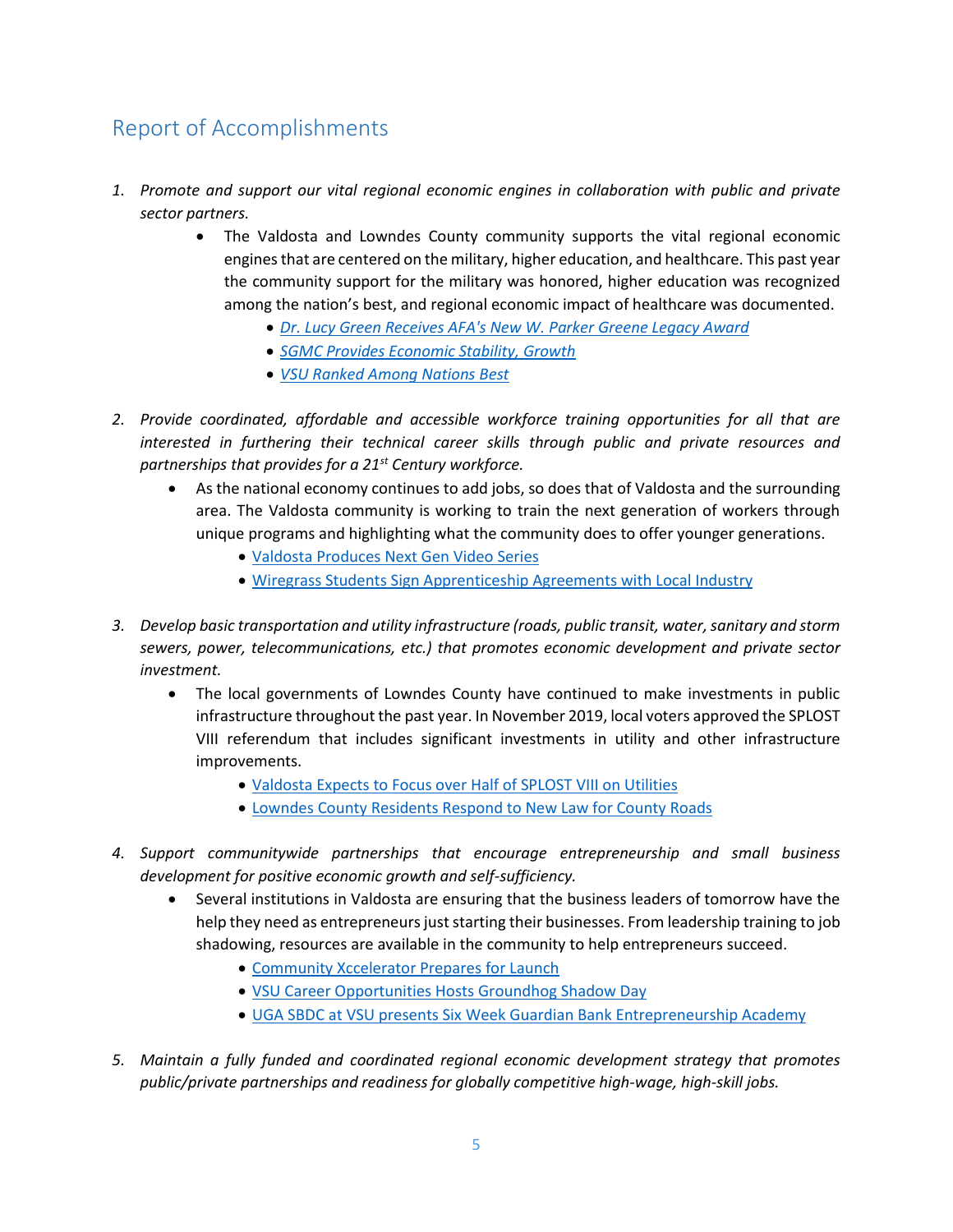- Like Valdosta and Lowndes County, many communities have learned that economic development is not done in a vacuum, but it involves many communities, resources, and team members to get the job done.
	- *[Agribusiness Harvesting Growth in Stormy Weather](https://businessfacilities.com/2019/10/agribusiness-harvesting-growth-in-stormy-weather/)*
	- *[Purvis Co-Chairs One Valdosta-Lowndes](https://www.valdostadailytimes.com/news/local_news/purvis-co-chairs-one-valdosta-lowndes/article_31679ad7-2cf7-5ac0-8188-22081fa69710.html)*
	- *[Wiregrass Hosts Employers Summit](https://www.valdostadailytimes.com/news/local_news/wiregrass-hosts-employers-summit/article_895ced43-f766-5844-addc-9c2e84b3ccb9.html)*
- *6. Develop and support appropriate education programs in local schools that ensure students are ready for further education either at a university, technical college or on-the-job training which meet the needs of local employers in a 21st Century workforce.*
	- Valdosta State University has been a leader in the local community ensuring that younger students are prepared for education after high school. Through programs that focus on STEAM learning and programs that keep students engaged during school breaks, VSU helps to keep them from falling behind.
		- *[VSU Partners with Community Organizations to Keep Youth Academically Engaged](https://www.valdosta.edu/about/news/releases/2019/08/vsu-partners-with-community-organizations-to-keep-youth-academically-engaged-during-summer-months.php)  [During Summer Months](https://www.valdosta.edu/about/news/releases/2019/08/vsu-partners-with-community-organizations-to-keep-youth-academically-engaged-during-summer-months.php)*
		- *[VSU Offers STEAM Camps During Spring Break](https://www.valdosta.edu/about/news/releases/2019/03/vsu-offers-steam-camps-during-spring-break-april-1-5-.php)*
- *7. Promote healthy eating and active lifestyles throughout the community.*
	- Healthy, active lifestyles continue to be a goal for many people. Organizations in Valdosta are helping to make sure that happens. VSU has worked to develop health living initiatives on its campus, while the Executive Director of the Valdosta-Lowndes Parks and Recreation Authority was recognized with a national award.
		- *Chili Cook-off Supports [Healthy Living Initiatives at VSU](https://www.valdosta.edu/about/news/releases/2019/10/chili-cook-off-supports-healthy-living-initiatives-at-vsu.php)*
		- *[VLPRA Director Wins National Award](https://valdostatoday.com/news-2/local/2019/05/vlpra-director-wins-national-award/)*
		- *[VSU Earns National Recognition for Supporting Healthy Living](https://www.valdosta.edu/about/news/releases/2019/07/vsu-earns-national-recognition-for-supporting-healthy-living.php)*
- *8. Continue to provide high-quality, locally-based, low-cost healthcare to a growing regional population in Southern Georgia.*
	- Healthcare continues to be a subject of debate for many reasons across the nation and in South Georgia. Local healthcare institutions have been recognized for their quality and their programs to improve the health of the community.
		- *[SGMC Only 4-Star Quality Rated Hospital in the Area](https://www.sgmc.org/sgmc-only-4-star-quality-rated-hospital-in-the-area/)*
		- *[SGMC Hosts Program to Help New Parents](https://valdostatoday.com/news-2/local/2019/08/sgmc-hosts-program-to-help-new-parents/)*
- *9. Develop coordinated, highly-trained, emergency and disaster response teams to plan for and respond to emergencies, in order to make our community more resilient to the impacts of disaster.*
	- Well-trained first-responders are essential to having a community that is safe, affordable, and a desirable place for people to live. The City of Valdosta continues to make sure that they meet the highest standards for their police and fire departments and that they work in the community to improve their relationship with residents.
		- *[VPD Successfully Completes Remote Web-Based Assessment CALEA 2nd Year in a Row](https://www.valdostacity.com/news/vpd-successfully-completes-remote-web-based-assessment-calea-second-year-a-row)*
		- *[Neighborhood Walks VPD and VFD Bring Community Together](https://www.valdostacity.com/news/neighborhood-walks-vpd-and-vfd-bring-community-together)*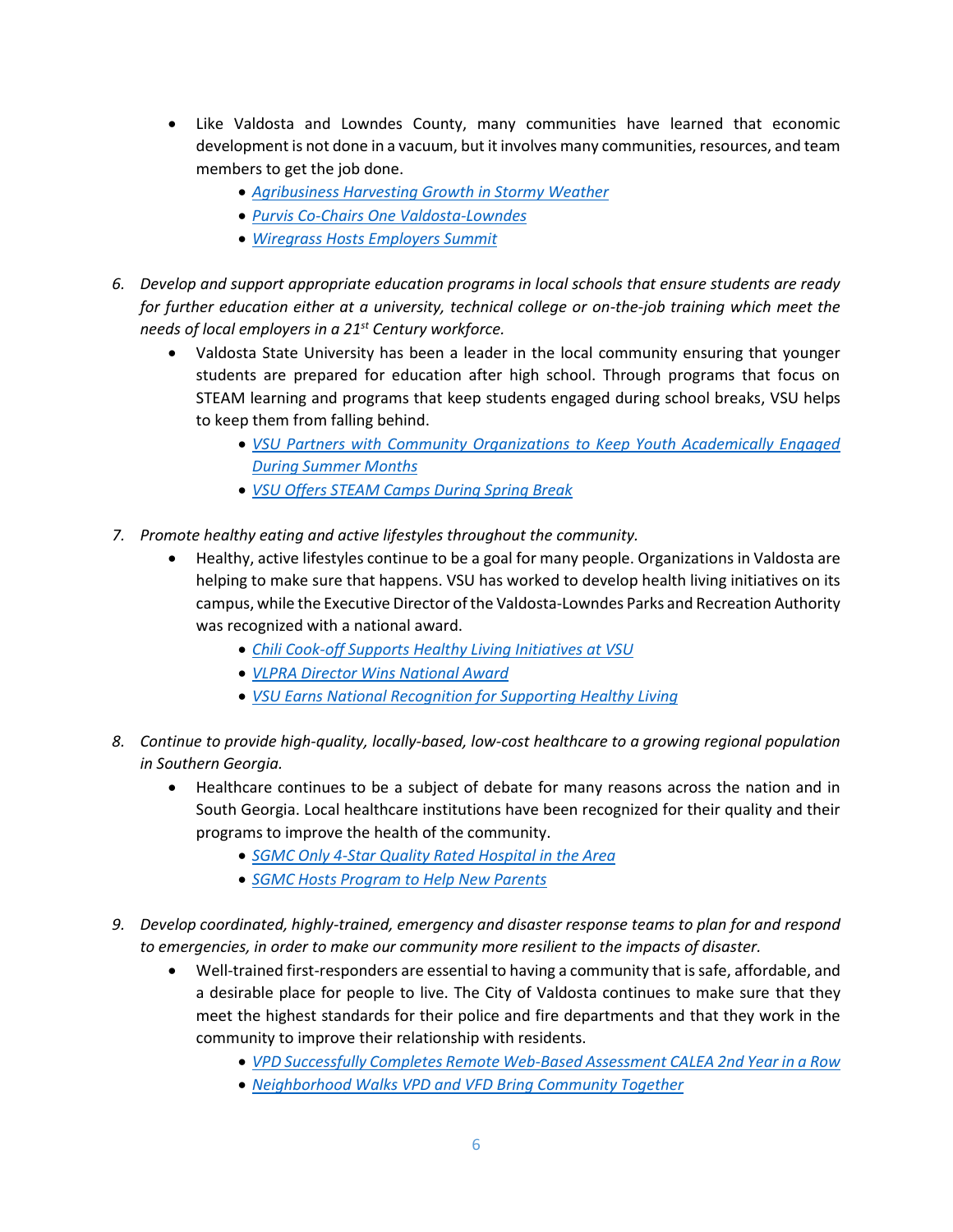- *10. Implement land use and development management techniques that promote conservation of natural resources and mitigate impacts to wet-land areas, while providing incentives to mitigate the impacts from existing development on conservation and wet-land areas.*
	- The conservation of land and natural resources is a valuable part of making the community a desirable place to live. The Greater Lowndes County Planning Commission now includes all local governments, allowing even more consideration for the impacts of development throughout the community.
		- *[Greater Lowndes Planning Commission Joint Ordinance / Agreement](http://www.l-a-k-e.org/blog/2019/11/grants-and-bids-law-transportation-water-and-roof-cleaning-lcc-2019-11-11.html)*
		- *[Valdosta City Council to Consider Supporting Troupeville River Camp](https://www.wctv.tv/content/news/Valdosta-City-Council-to-consider-supporting-Troupeville-River-Camp-565707171.html)*
- *11. Provide housing throughout the community that is safe, affordable and accessible to all income levels.*
	- Affordable housing is a challenge in many communities, including Valdosta and Lowndes County. The community is addressing housing affordability challenges by repairing substandard homes and providing assistance to those in need.
		- *[Valdosta Featured in Where to Retire Magazine](https://valdostatoday.com/news-2/local/2018/12/valdosta-featured-in-where-to-retire-magazine/)*
		- *[Valdosta Focuses on Affordable Housing Repair](https://www.walb.com/2019/01/11/city-valdosta-focuses-affordable-housing-repair/)*
		- *Hurting for Housing - [Communities Fail to Offer Affordable Homes](https://www.valdostadailytimes.com/news/local_news/hurting-for-housing-communities-fail-to-offer-affordable-homes/article_5db75e3f-7804-5dfb-8076-ae092d5b8839.html)*
- *12. Develop regional leadership in local government that promotes transparency, citizen engagement, and coordinated delivery of government services.*
	- As a metropolitan community and regional economic hub, Valdosta and Lowndes County are regional leaders for everything from economic development to influencing national policy discussions around topics like veteran and military affairs.
		- *[Marshall Tapped for National Board](https://www.valdostadailytimes.com/news/local_news/marshall-tapped-for-national-board/article_bf67ff0b-0854-5d40-aba0-22905b16740c.html)*
		- *[Locate South Georgia to Offer Regional Leadership Program](https://www.valdosta.edu/about/news/releases/2019/08/locate-south-georgia-to-offer-regional-leadership-program.php)*
- *13. Develop land use management and community development policies that promote natural resource conservation, aesthetic urban design, access to community infrastructure and amenities, and balances private development rights.*
	- A growing community needs to consider land use, conservation, impact on infrastructure, and aesthetics of the community, all while balancing private property rights. Organizations like the Greater Lowndes Planning Commission and the Board of Commissioners and City Councils debate these issues each month.
		- *[County Approves New Val Del Subdivision](https://www.valdostadailytimes.com/news/local_news/county-approves-new-val-del-subdivision/article_dd010d47-ac1b-50df-bcc0-c17b2d76b6eb.html)*
- *14. Promote recycling and renewable energy and resource efforts throughout the community through education on the impact and benefits of recycling and energy conservation and the use of renewable resources (ex; solar/wind power, water conservation, etc.).*
	- Valdosta and Lowndes County are blessed with an abundance of natural resources all around the community. Having programs that continue to invest in the natural environment as well as promoting recycling are important to preserving the natural landscape of the community.
		- [VSU Celebrates 7th Tree Campus USA Recognition with Arbor Day Ceremony](https://www.valdosta.edu/about/news/releases/2019/02/vsu-celebrates-seventh-tree-campus-usa-recognition-with-arbor-day-ceremony.php)
		- [City Hosts eRecycling Event](https://www.valdostadailytimes.com/news/local_news/city-hosts-e-recycling-event/article_ef8ebb4b-ec77-5c15-a4ca-becebd064c57.html)